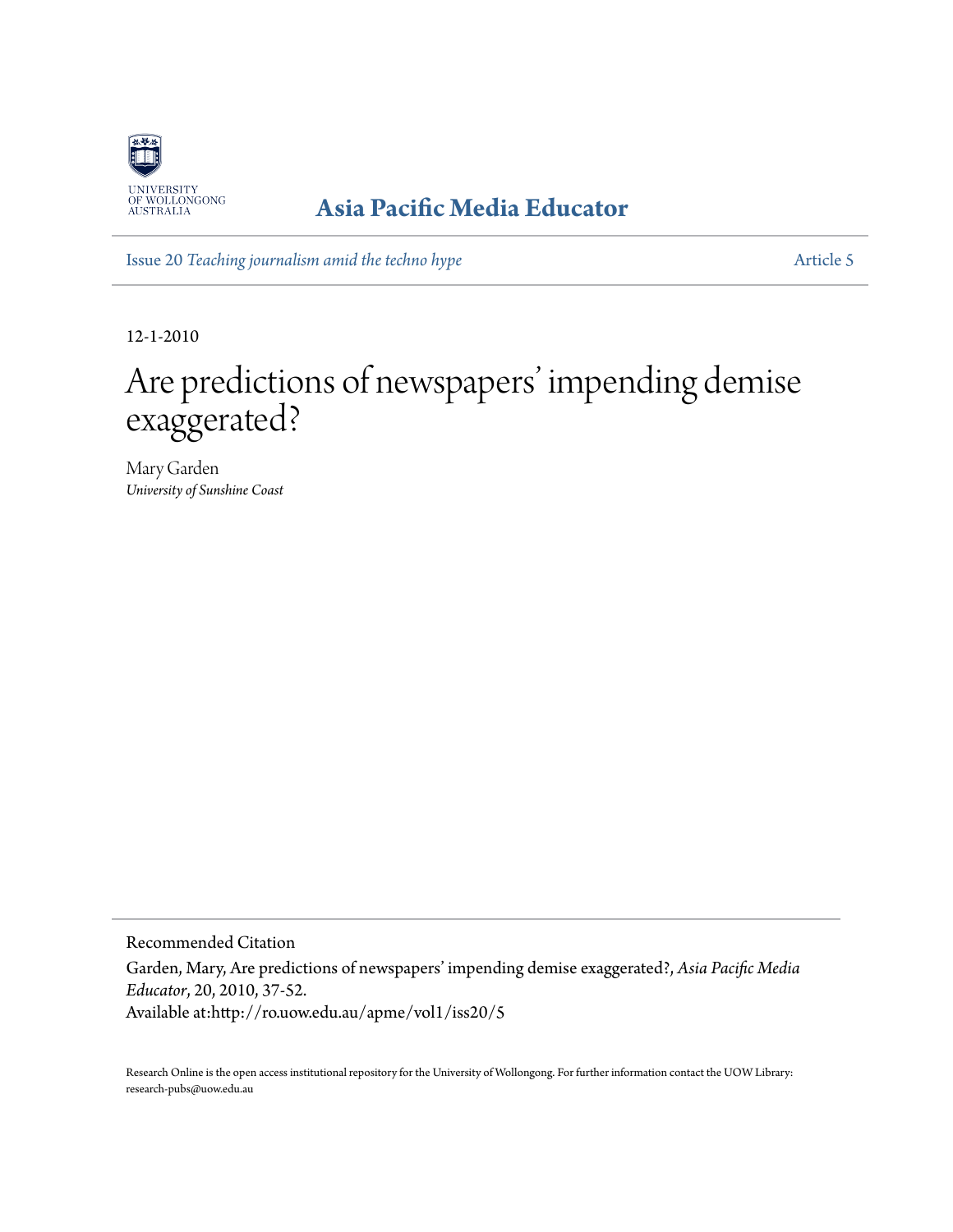# Are predictions of newspapers' impending demise exaggerated?



**Mary Garden** University of Sunshine Coast, Queensland mary.garden@bigpond.com

The widespread view that newspapers, even in Australia, are suffering major declines is flawed, reflecting in part a North American and Eurocentric view of the press. Australian newspapers are faring better than many in the developed countries. Quality newspapers, with their clearly defined and targeted markets, are outperforming their tabloid counterparts. A fair assessment of newspaper performance needs to consider not only the circulation figures, but also readership and newspapers' online reach. The latter is significant, as unlike the US and the UK, the main newspaper publishers Fairfax and News Limited dominate the online news field. Regardless of quantitative measures, newspapers have unique properties that will probably ensure newsprint's survival in the digital era.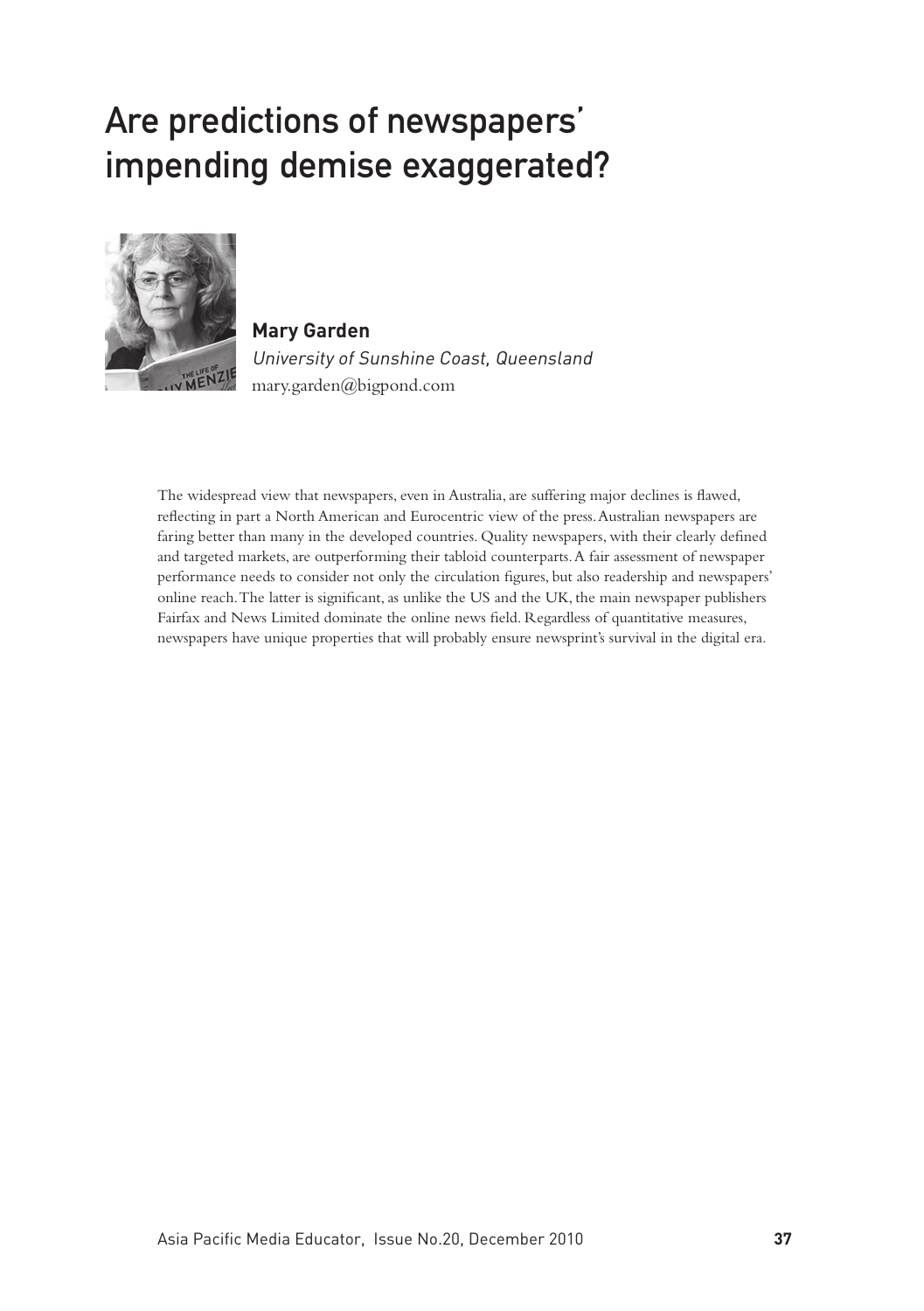### Introduction

In a much quoted article "Who killed the Newspaper", *The Economist* (2006) pronounced newspapers to be an "endangered species". It predicted that during early 2043 the last exhausted reader will toss aside the last crumpled edition. (According to *The Economist* this date was calculated by Philip Meyer in *The Vanishing Newspaper* [2005]. Meyer's "prediction" is discussed towards the end of this paper). Such pessimism about newspapers' future is widespread. Discussion about their decline, or imminent death, assumes it is a global phenomenon. Jack Shafer, editor of Slate, writes "the newspaper business has been on a slow, unstoppable train ride to hell for many decades … the Web has only accelerated its descent" (2006). The *Guardian*'s Roy Greenslade proclaims, "Newsprint is headed for the graveyard … the trend is clear. Over the next quarter century, newsprint will go on declining. And, by the way, that's the real 'good news'"(2008).

Australian media and journalism academics have joined the chorus. Journal articles, books and conference papers since 2005 echo Greenslade's pessimism. For example, "The newspaper is perhaps in its death throes losing both its advertisers and audience to the internet" (Bolton, 2006:1). "The imminent demise of the newspaper industry has long been posited ... more recent evidence appears to add weight to these claims" (Errington & Miragliotta, 2007:19); and Margaret Simons, part-time lecturer at Swinburne University of Technology, even has a category "Death of Newspapers" on *Content Makers*, her blog on the online news site *Crikey*.

This paper will argue that the future of newspapers is more nuanced than these pessimists afford. Often their focus is on crises in the UK and the US, which reflects "a curiously North American and Eurocentric view of the press" (Franklin, 2008:631), and crises in the US, especially, dominate the debate. Newspaper circulation in the US has been decreasing for years, and declines have become steeper due to the recession and changes in the industry itself (Fitzgerald, 2009). What is overlooked is that circulation data show that globally newspapers are increasing, not declining. In countries experiencing declines in newspaper circulation, readership is being extended via online reach.

There is wide variation in performance of different newspaper sectors in different countries. In South Africa, for example, broadsheets have experienced a general decline but there has been a tabloid revolution with papers such as the *Daily Sun* seeing huge increases because they have targeted the black working class, an audience untapped by the post-apartheid mainstream press. Wasserman says this illustrates the need to look at newspapers "within their historical, social and material contexts, which are constantly changing and shifting" (2008:787). This paper focuses on the Australian media landscape, although some global trends and recent developments - such as the proposals to charge readers to view content online - will also be discussed.

### The different measures

In order to determine newspaper trends in Australia, it is useful to distinguish between metropolitan, regional and community newspapers; Monday to Friday dailies, Saturday editions and Sunday newspapers; and also between "quality" metropolitan newspapers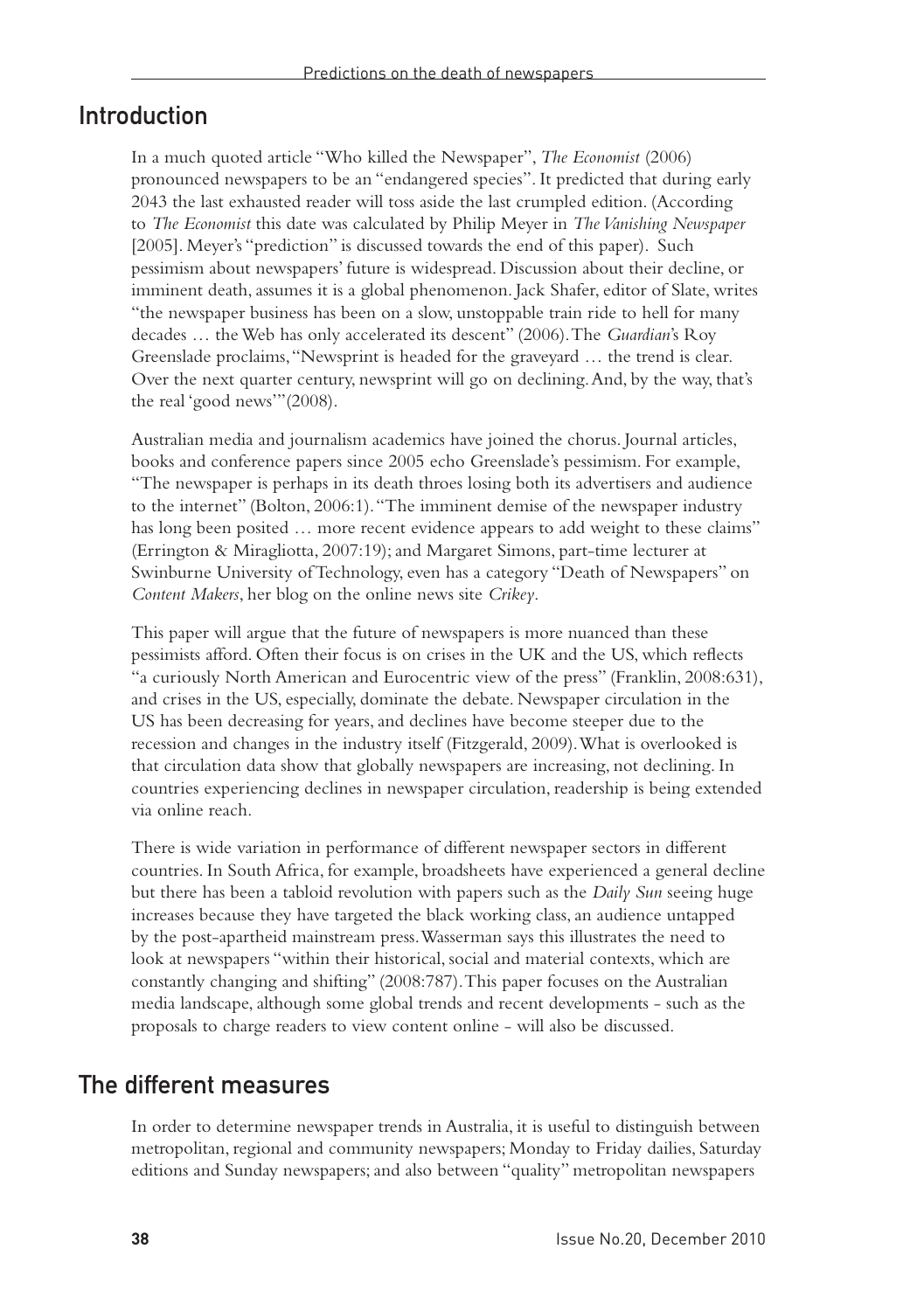and their tabloid counterparts. Before these various sectors are discussed, the different measures of performance need clarification.

Quantitative measures of newspaper circulation have been the key performance yardstick – the higher the circulation, the easier it is for a newspaper to sell space to advertisers – and such data is based on the number of actual newspapers sold. In Australia, the Audit Bureau of Circulations (ABC), an independent, not-for-profit organization, provides a verified account of average net paid circulation figures. Due to the surge in online readership in recent years, since 2008 the ABC has been including audits of website traffic, with cross-media audience data seen as a better indicator of newspaper reach than print circulation alone. However, as the Australian Press Council (APC) (2008) points out, it is difficult to determine whether those visiting newspaper websites are supplementing their print experience, or are additional readers that would indicate increase in "circulation" or reach. Indeed, a recent study (Newspaper National Network, 2008) found that among web-savvy people in the US there was a high degree of overlap in use of print and online versions of newspapers. These "crossover" users go to newspaper websites to supplement, not replace, their print readership: 96 per cent went there for "breaking news" and weather updates, 85 per cent to find articles seen previously in print.

Circulation data only show a newspaper has been purchased, not whether it has been read or how many people have read it, and do not take into account *free* community newspapers, which have burgeoned in recent years. Kirkpatrick argues that any view of newspapers' performance that "limits itself to circulation figures of paid newspapers does not present the whole picture" (2000:102). This is why advertisers also consider readership percentages - the number of people who read (not buy) a paper. To obtain such figures Roy Morgan Research (RMR) conducts regular surveys to determine how many people on average read a particular newspaper. This data is seldom mentioned in the literature, but when they are, it is cynically, as in Kirkpatrick's remark: "Newspapers are increasingly promoting their readership as opposed to circulation" (1999:17). However, according to the APC, the common view of newspaper executives is that "it is the number of eyes that see what is in the paper, whether news content or advertisements, that is the real pointer to the health of newspapers" (2006). And the State of News Media 2005 Report in the United States explains:

Readership not only provides an apples-to-apples comparison for selling advertising against competing media like television and radio, *but it may be a more meaningful measure*. There is evidence that more people are reading the newspaper at work or coffee shops … and that the demographic groups newspapers have a harder time reaching, like women and young people, are well represented among occasional readers of this kind (italics author, Project for Excellence in Journalism & Edmonds, 2005).

Advertisers in the US do not use readership measurement, although a decade ago Fitzgerald reported that "a growing number of advertisers and publishers believe circulation doesn't count as much anymore" and regarded readership as a more accurate vehicle for measuring a newspaper's audience (1999:33). In contrast, readership measurement has been the standard measure and "the currency for setting rates and buying advertising" in Canada for over two decades (Fitzgerald, 2004:55).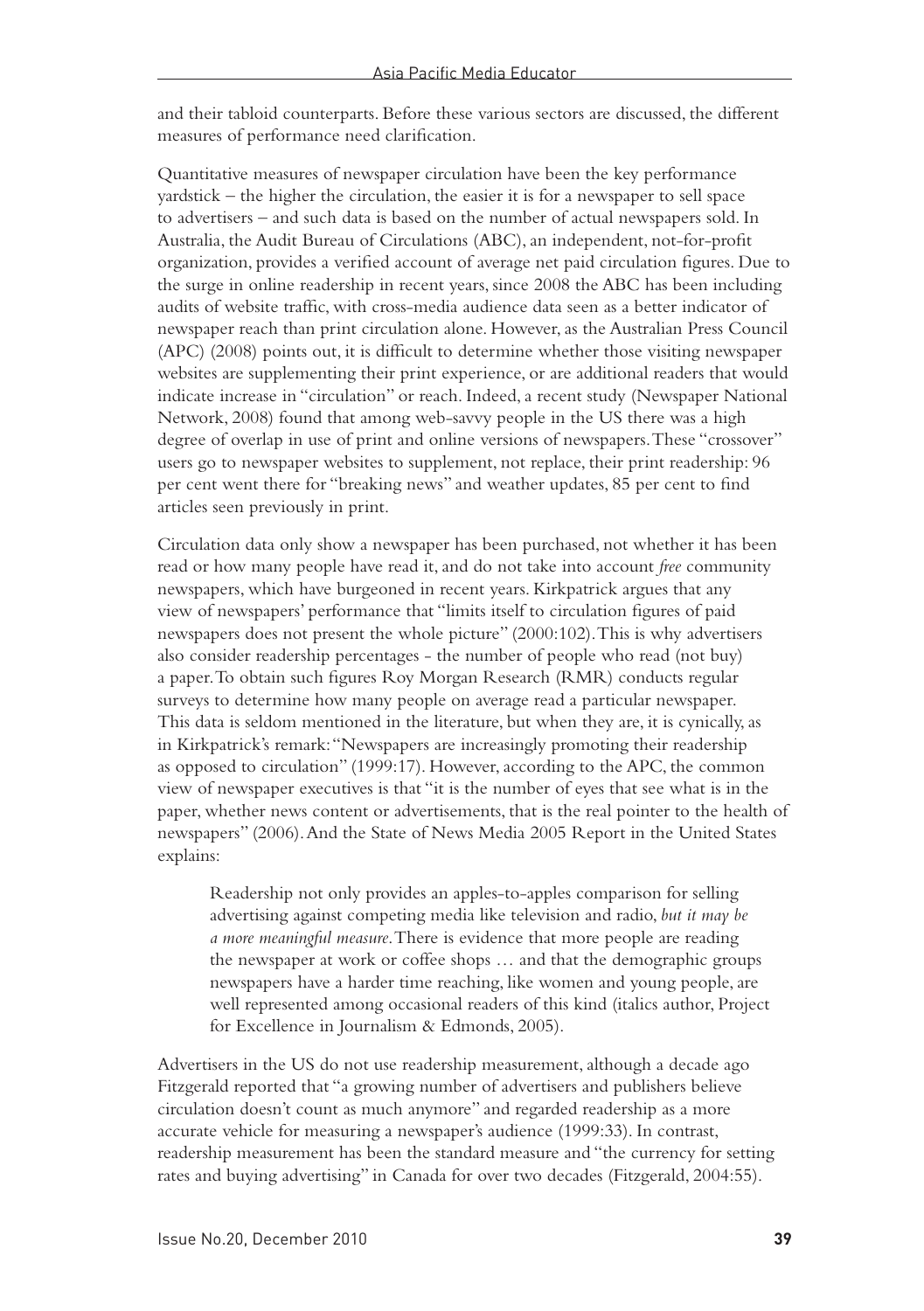### Reliability of measures

While any *fair* assessment needs to consider circulation, online reach and readership, no measure is foolproof. With the measurement of website traffic, there have been claims of inflated internet audience (through, for example, changing the position and refresh rates). There have also been discrepancies between circulation and readership data. For example, in 2007 the *Weekend AFR* increased its circulation by 3.33 per cent, but readership dropped 13.87 per cent. RMR's small sample sizes may be unable to measure the senior business executive audience of the *AFR*, but the discrepancies could be due to incentives publishers use to drive circulation (promotions, competitions and giveaways). Obviously these may not increase readership, as people may buy multiple copies of a paper to take advantage of those incentives. Simons reports that when she queried Gary Morgan regarding the increasing anomalies between RMR survey figures and audited circulation, he replied, "I would just ignore circulation figures. They are rubbish." Simons suggests that both the ABC and RMR data may be unreliable: "Perhaps they are both bodgy [sic]" (2008a).

As well as these anomalies, newspapers are often accused of putting a positive spin, particularly on circulation data. A study of nine Australian metropolitan newspapers (published between 1997 and 2000) found 52 stories on newspaper circulation. Of these, 41 carried positive headlines "even though per capita circulation of newspapers continues to steadily fall". When *The Age*'s weekday sales fell by 5.05 per cent in 1999, the paper "played down circulation figures, instead turning to less precise estimates of 'readership' in order to claim growth" (Putnis, 2001:99-100). (Note: publishers and advertisers often regard readership as a more meaningful measure; "per capita circulation" is also problematic for reasons addressed shortly.)

Simons usually accuses newspapers of spin when circulation figures are released: "Soon we will doubtless be subjected to the usual hype and spin on the figures by the various mastheads" and "when it comes to spinning circulation figures, newspapers know only too well how to tell tales" (2007a). However, Simons and *Crikey* have also been accused of their own spin or bias. For example, Simons' sceptical response to a report in *The Australian* (regarding the findings of research by the industry body The Newspaper Works) was criticised by several blog commenters, including "KB", whose remark on engagement is worth noting:

It would seem fishy if an online 'news' site was not pooh-poohing research on newspapers. *Crikey* goes down this path often ... all a little self-serving doncha (sic) think? Circulation is still strong across the board for Australian newspapers, and given that it's a conscious decision to buy a paper, and then read its contents, newspaper readers are way in front in the engaged stakes, particularly compared to the online space (Simons, 2008b).

### Charting trends

Although audience measurement is complex and no measure is foolproof, many scholars and commentators ignore this and reach definitive conclusions about the performance of newspapers usually based on declining circulations. There are also several common errors made in many discussions of the future of newspapers. One is that rather than using raw circulation data scholars often rely on figures in relation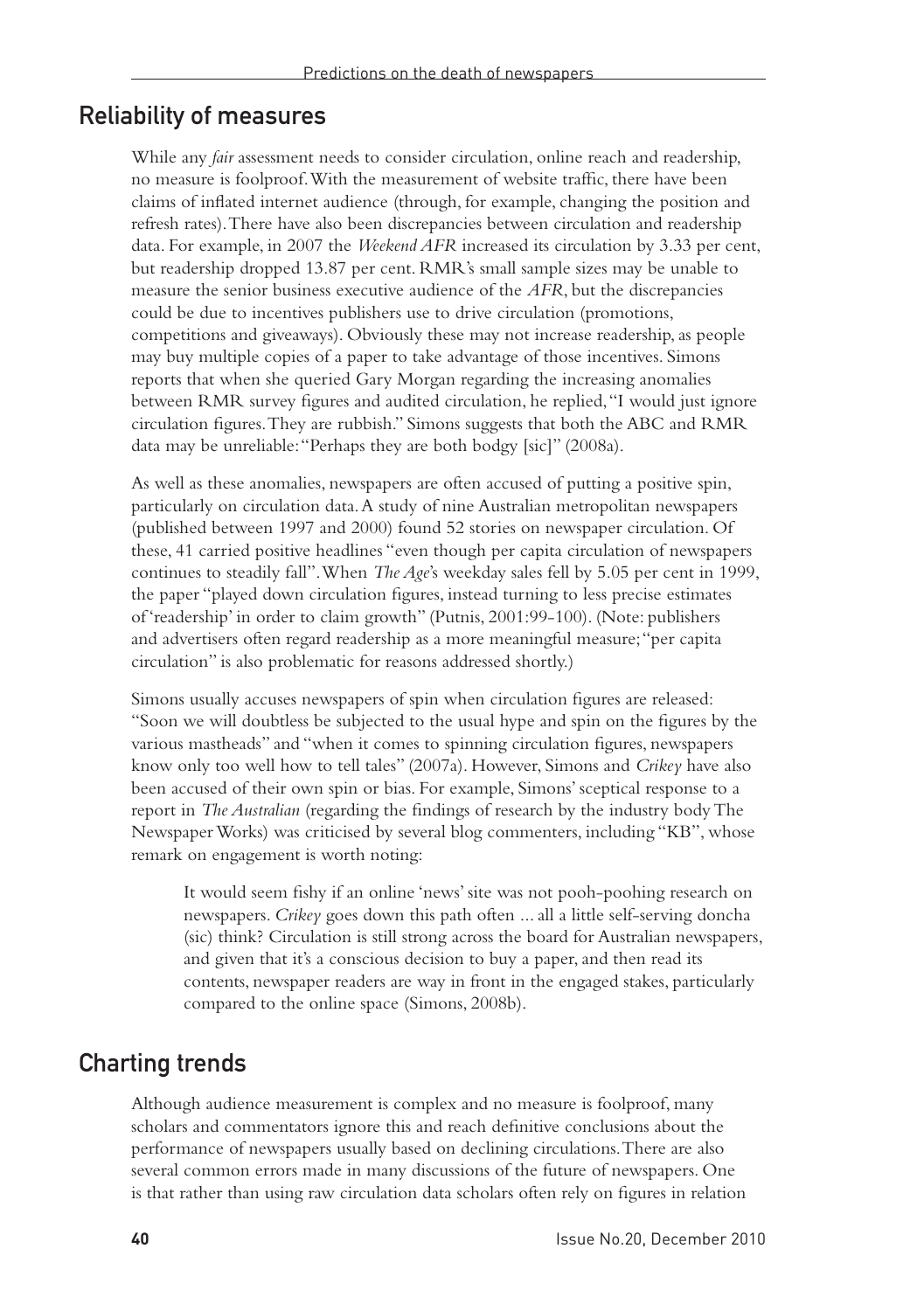to population (usually sales per 1000 people), ostensibly to account for population growth. However, Herman (2008) says per capita figures are useful as data for readership, not circulation, and even then are problematic because readership has increased, particularly with the growth of café society since the early 1990s.

A second factor seldom considered is the differences in performance between various sectors of newspapers and the tendency is to refer to newspapers as a whole. For example, Young (2008) states "newspapers have had problems for a long time. Sales have been in decline since the 1970s"; Peters (2006:23) notes circulation numbers have been "shrinking" and Tiffen mentions the "falling circulation of newspapers … with the rise of the internet" (2009:384). Yet, as this paper will show, some sectors have decreased; others have increased. Lastly, though researchers often consider trends for short periods up to five years, a longer period is needed to determine circulation decline. Indeed, a brief historical overview is essential in this debate, as it reveals that – contrary to popular belief – declines occurred in some categories of newspapers well *before* the popular use of the internet.

### Metropolitan papers

Most of the circulation declines for metropolitan papers occurred in the second half of the twentieth century, coinciding with the decrease in the use of public transport where people read newspapers and the rise of the television evening newscast (Goot 1979). However, Curren cautions:

It cannot be concluded *ipso facto* that, because the development of television viewing has coincided with the fall in newspaper consumption, television is the causal factor in the decline. The decline may reflect an expansion in the range of recreational opportunities, an expansion that only coincides with the growth of television. For that matter, the decline may reflect deterioration in the quality of the press or any number of other variables (1970:115).

Following a peak circulation period during the decade 1975 to 1985, the most significant decline occurred between 1988 and 1992 when *all* evening dailies closed. Kirkpatrick (2000) calculated a 31 per cent drop between 1980 and 1995, and a 43 per cent decline for "circulation" per 1000 people. In recent years, the declines of metropolitan newspapers *"have levelled out"* (original emphasis APC, 2006), and compared to the US and the UK - where according to Jackson (2009:27) some newspaper companies have "entered the 'death spiral' of crushing debt, dwindling circulations and shrinking ad revenue" - newspaper circulation has become reasonably stable. Interestingly, since the 1950s, until recently, the circulation of Sunday metropolitan papers has risen steadily. Kirkpatrick calculated a 10.24 per cent increase between 1990 and 2005 (in Ewart, 2007:17). In addition, Saturday editions have generally fared better than Monday to Friday editions. This shift to weekend reading may be due to changing lifestyles (people have less time to read during the week) and because "weekend editions are bigger, have more sections and are therefore a more attractive purchase proposition" (APC, 2006).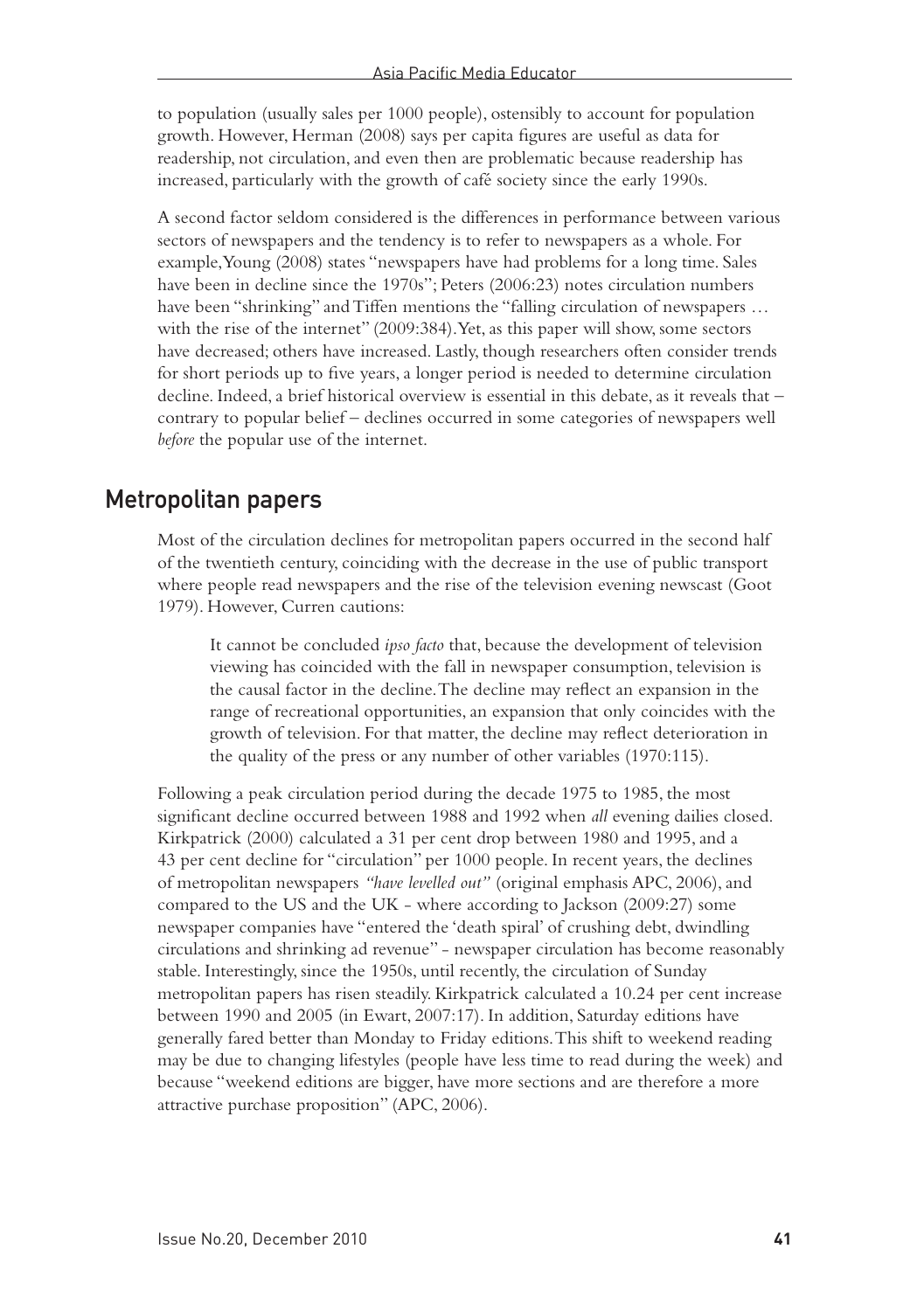



**Circulation of Australian Sunday newspapers 1940-2005**



While we are yet to see the full impact of the collapse of world financial markets, the APC (2008) asserts that based on recent figures the prophecies "of the imminent end of newspapers from the doomsayers have not been accurate for Australia":

Between 2006 and 2008 the Monday to Saturday circulation figures show that the "quality press", *The Australian, The Financial Review, The Age*, and *The Sydney Morning Herald* are holding their own. On the other hand, metropolitan tabloids are suffering Monday to Saturday circulation declines of about 3 per cent. What should we make of that? Is it really a flight to quality? … Sunday newspapers generally are suffering worryingly large circulation declines… What could be the reason? Is it a reflection, like the claims made for the decline in tabloid sales, on the product's quality? (APC, 2008).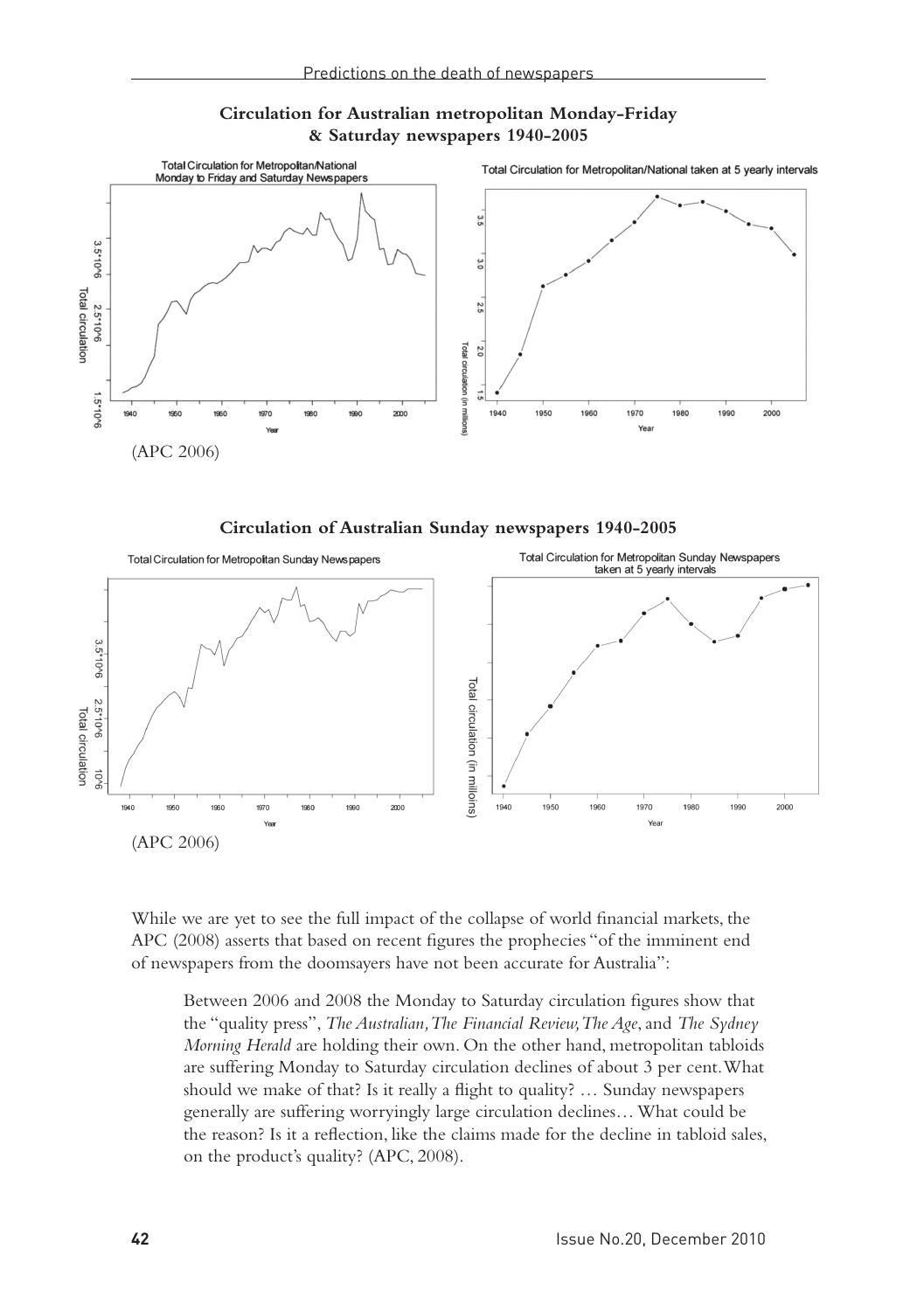These trends reflect the difficulty of catering for broad audiences, and indicate that national specialist publications may be in a stronger position than state-based dailies In spite of the growth of papers with clearly defined and targeted markets, *Crikey* reported, "the latest newspaper audited circulation figures were dreadful", although "Pete from Sydney" quickly refuted: "Dreadful? Slight overstatement doncha think? Circ has suffered some minor falls, however readership figures are generally solid. You're just a little hysterical about your 'newspapers bite the dust' reports" (Dyer, 2008).

In addition to circulation, RMR data indicates that between 2007 and 2008 readership of metropolitan and national dailies increased, particularly in the four "quality" papers - *Sydney Morning Herald, The Age, The Australian Financial Review* - in both weekday and Saturday editions. Many of the tabloids show slight decreases, particularly in Sunday editions continuing the ongoing decline that began in 2003, which parallels the recent declines in Sunday circulations (APC, 2008.)

### Regional papers

Regional papers have followed a similar pattern to metropolitan papers, reaching a peak between 1975 and 1985. Between 1990 and 2000, a 17.19 per cent slump in circulation occurred, which Kirkpatrick (2000) attributes to the pace of change in society, the gradual impact of television, and the advent of free newspapers. Recent figures show that regional newspapers are holding circulation levels pretty well, with the usual startling exceptions, often as a clear consequence of changes of editors (APC, 2008). Data from Roy Morgan show readership is declining, with a drop of four per cent between 2006 and 2008, which the APC (2008) suggests may be due to population decreases in rural areas, but also the impact of the shift of classified advertisements to the Internet. However, the readership of individual mastheads varies considerably, with *The Illawarra Mercury* having dramatic declines since 2005, whereas *The Geelong Advertiser* increased its readership in both 2007 and 2008.



#### **Circulation of Australian Regional Dailies 1940-2005**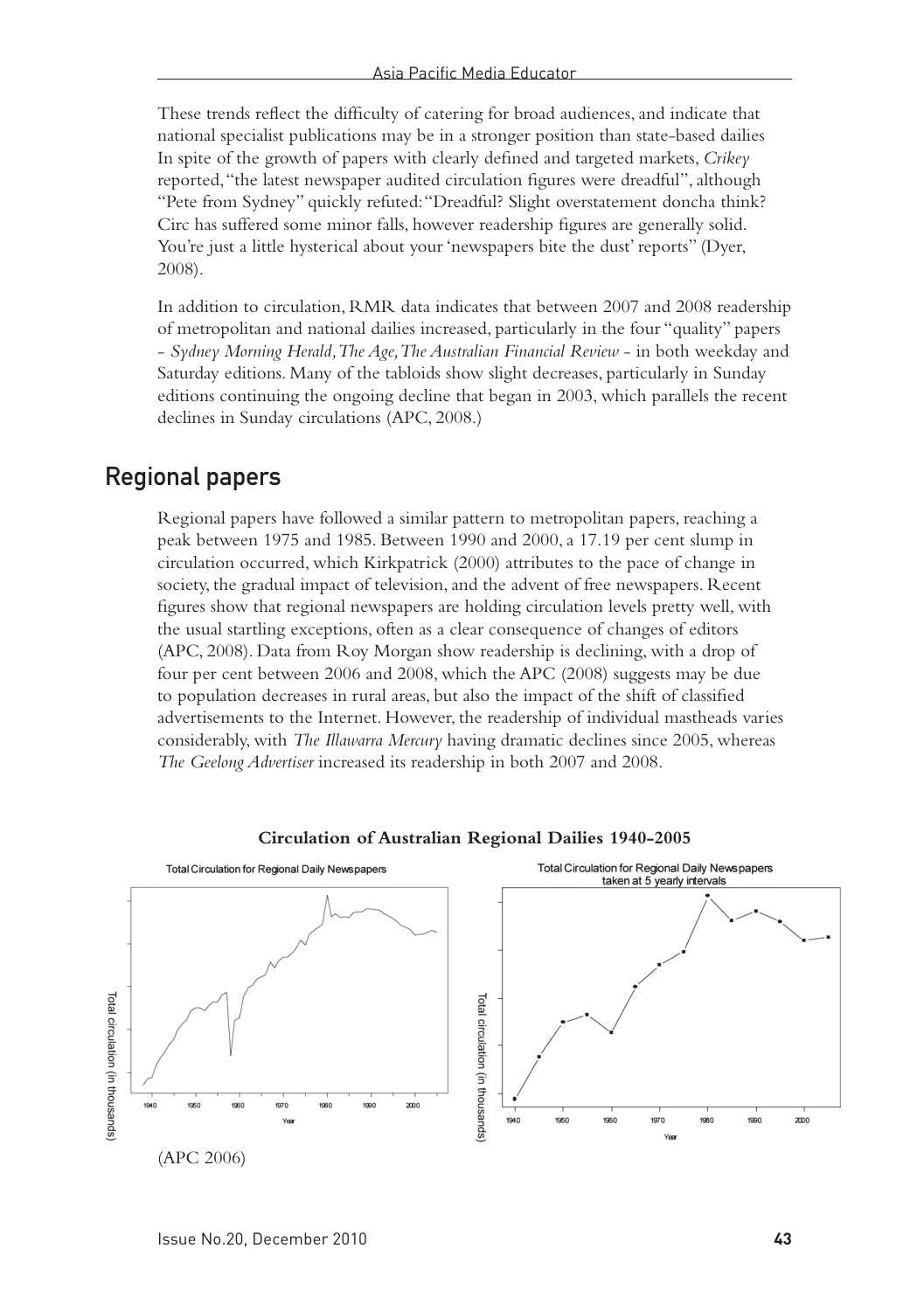### Community newspapers

In contrast to regional and metropolitan papers, the numbers of community newspapers (mostly free weeklies) have burgeoned. They increased by 17.1 per cent between 1995 and 2002 (Lewis 2004), and the Fairfax community newspapers increased 10.6 per cent between 2001 and 2006 (APC, 2006). (These are increases in copies distributed, not sold, though RMR figures indicate that readers per copy are about 1.25 (APC, 2007).) Such increases may be dismissed as inconsequential, because as Griffin notes these papers are regarded as being "at the bottom of the journalistic food chain, a slave to advertising, a pimp to consumerism and unworthy to be mentioned in the same breath as even the more lowly of regional dailies" (2003:105- 106). Griffin, however, suggests that – as well as providing local news and promoting community-mindedness – even a free suburban newspaper can "maintain a localised version of the fourth estate tradition" (2003:116).

### Free dailies

Australia also has free dailies - sometimes known as free daily commuter newspaper - which are a relatively recent phenomenon whose growth has been spectacular, but often ignored in the debate of newspapers' future. The first free daily, *Metro*, was introduced in Sweden in 1995, and by 2008 there were 238 titles in 58 countries, with a circulation of over 44 million copies (Bakker, 2007). Australia has two free dailies (published by News Ltd), which are aimed at the 18-39 year-old demographic: *The Manly Daily* with a weekly readership of about 154,000 and *mX* distributed to commuters in Melbourne, Sydney and Brisbane with a daily readership of about 752,000. According to Bakker (2007), the free newspaper is remarkable as a new business model and because its readership is younger than that of the traditional newspaper. In contrast to television and online which suffer fragmentation, Bakker contends that newspapers can deliver "a substantial and attentive audience within a fixed time span, something online is hardly capable of" (2008:14).

### Online reach

In addition to circulation and readership of print newspapers, there is also online reach. Between 2006 and 2008, the websites of metropolitan and some regional and rural newspapers have enjoyed "spectacular traffic growth", and the number of unique browsers accessing the sites of metropolitan daily newspapers has doubled (APC, 2008). The leading news sites were smh.com.au, ninemsm.com.au, news.com.au, theage.com.au, heraldsun.com.au, theaustralian.com and dailytelegraph.com.au (APC, 2008), which - with the exception of ninemsm.com.au - are sites of Fairfax and News Limited. (Note: in the US and the UK the main newspaper companies do not have leading news websites: the leaders in the US are CNN, CNBC and Yahoo; in the UK the BBC).

Van Heekeren, North and Simpson (2006) attribute the domination of Fairfax and News Limited to "the twin benefits of having content on tap and established reputations". Broadband penetration is crucial to newspapers' online reach, and the Australian government's new fibre-to the-premises (FTTP) penetration should not only increase news consumption, but also benefit advertisers. In his address to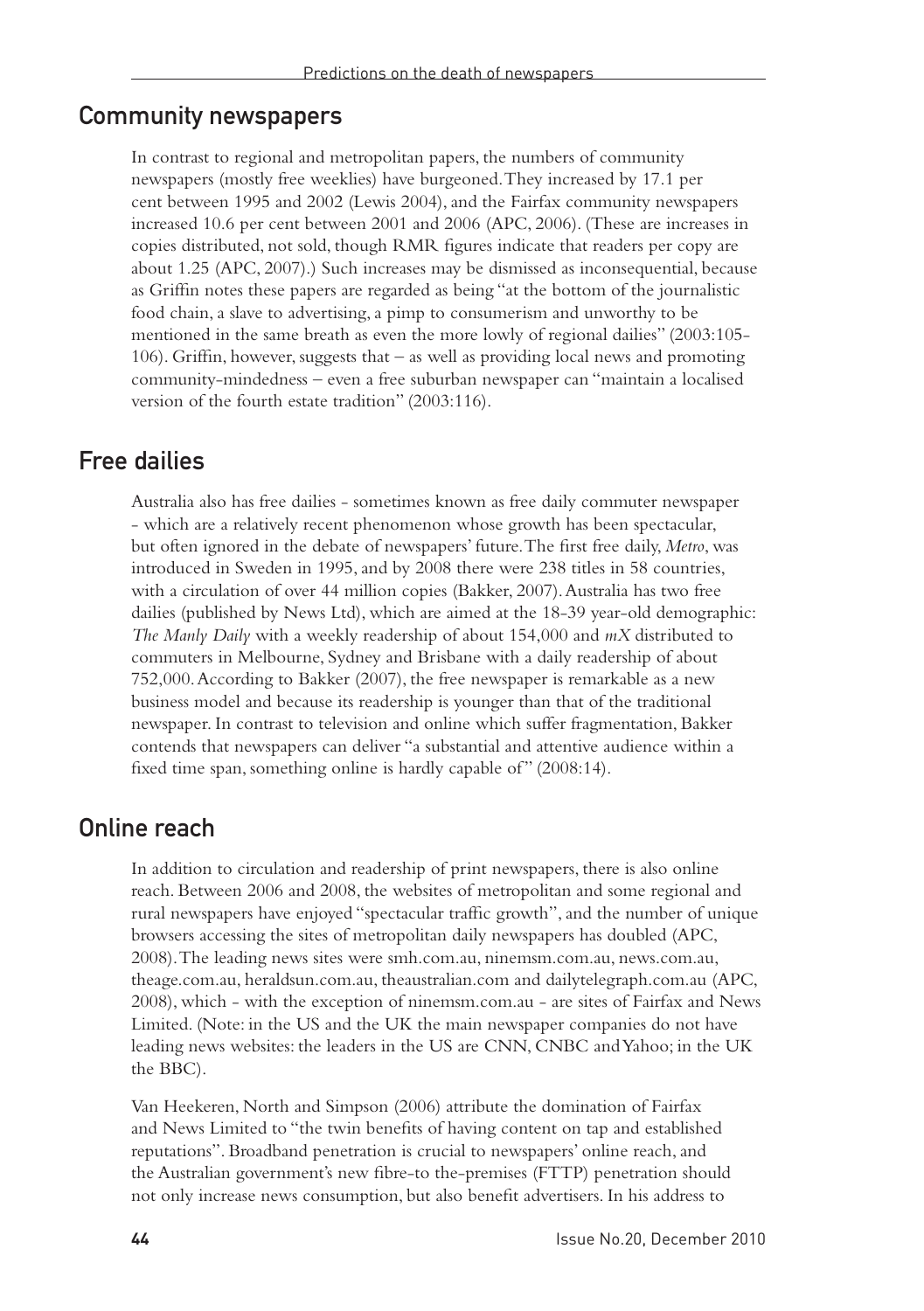the Sydney Institute, former Fairfax CEO David Kirk (2008), explained that while narrowband was detrimental for newspapers as it allowed the building of online classified sites, fast broadband will allow the development of video advertising formats which will compete with free to air and pay TV.

### World trends

Australian newspapers may be relatively robust, but what about the rest of the world? In 1997, the World Association of Newspapers (WAN, 1997) reported that regardless of the criteria used to measure their performance (advertising levels, circulation, time spent reading) newspapers were in decline and had been for decades. However, a significant turnaround began in 2002, and between 2002 and 2007 there was an increase of 9.4 per cent of paid newspaper circulation, with circulation rising or stabilising in three-quarters of the world (WAN, 2008). This trend has continued in spite of the global financial crisis.

WAN (2009) reports that in 2008, worldwide newspaper circulation grew 1.3 per cent, with increases of 6.9 per cent in Africa, 1.8 per cent in South America and 2.9 per cent in Asia, although there have been decreases of 1.8 per cent in Europe and 3.7 percent in the US. (Recent figures for daily US newspapers for the six-months up to September 2009 hit double digits for the first time, with an 11 per cent decline [Fitzgerald, 2009] ). When free dailies are included, worldwide circulation rose 1.62 per cent in 2008 and 13 per cent over five years. (Bakker [2008] contends that the impact of the internet on the traditional newspaper market has been overstated, as a more influential factor may be the growth of free dailies).

Based on these trends, Franklin argues:

The precocious pessimism and unwarranted hyperbole of those who wish to proclaim the imminent demise of the newspaper is clearly unsustainable. It articulates a curious North America and Eurocentric view of the press which seems blinkered to the explosion of new titles and readerships in most other parts of the world; the future of newspapers is more nuanced than some observers imagine … these data offer a sobering corrective to the pessimists' case; the global newspaper business is booming (2008:631-632).

Hallin and Mancini suggest that "most of the literature on the media is highly ethnocentric" in that it refers often to the experience of those countries with the most developed traditions of media research such as the UK or US, yet is written in general terms as though this experience is universal (2004:2). In regards to newspapers, such ethnocentrism and pessimism has repercussions, with WAN (2008) arguing that reports of newspapers' imminent demise are "damaging". Nesbitt (2008) points out that "reading customers are not deserting newspapers at anything approaching the rate of advertising customers", and the role of media buyers at advertising agencies has been questioned for driving advertising to the internet despite "high and solid numbers of consumers for newspapers" and the unreliable and small numbers for websites (Claussen, 2007:5). One could also question the role of scholars: have they also (unwittingly) influenced this migration of advertising?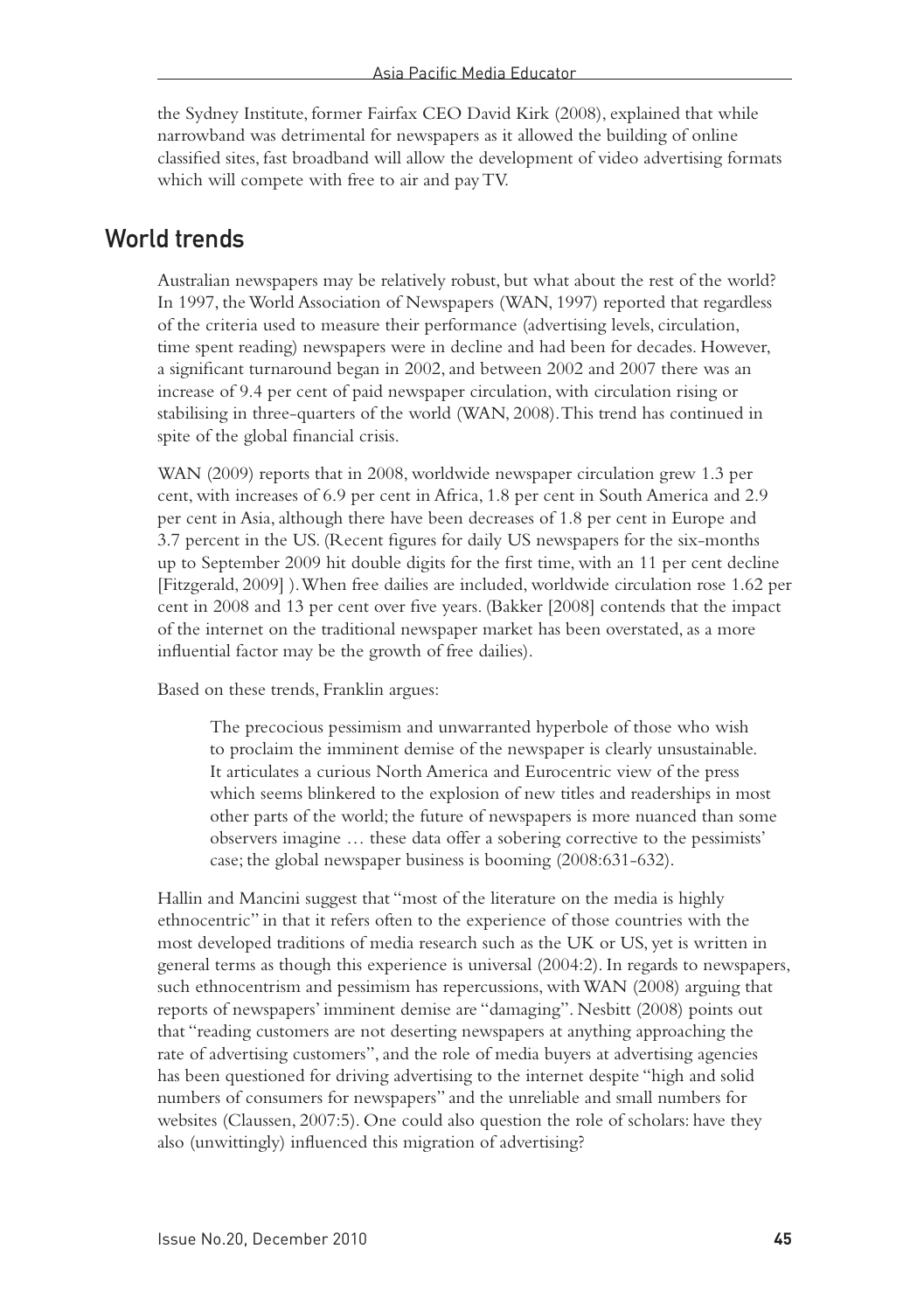### Advertising

In spite of the global growth in newspaper circulation, revenues from newspaper advertising were down 5 per cent in 2008. In the UK they fell 12 per cent, and the 17.7 per cent decline in the US was the worst ever recorded (WAN, 2009). In contrast, the combined advertising reveneues for Fairfax, APN, West Australian Newspapers and News Limited (about 95 per cent of Australia's press industry) dropped \$4 billion in 2008, down only 0.6 per cent from the previous year - a further indicator that Australia is not suffering the same structural declines as the UK and the US. While the declines reflect in part the impact of the global financial recession, it is clear that advertising revenues from online editions of newspapers do not make up for the value lost, particularly of the classified ads to the internet, although in Australia there are indications that the migration of classifieds is now complete (Jackson, 2009; APC, 2008; Sinclair, 2009b).

With the decline in print advertising, publishers have been debating whether to charge for content online, but this debate is now over with News Corporation chairman Rupert Murdoch announcing in May 2009 they would be charging for some mastheads' online content within the year. This will not mean a pay wall around some of the newspapers' most valuable content as many commentators have assumed. New product concepts are currently being formulated and Day (2009a:31) intimates they will be hybrid sites with open-access for breaking news, but payment for "services and specialised information". However, while the world was "playing a game of Waiting for Rupert" (Day, 2009b), the New York newspaper *Newsday* began charging for full access to its website in late October 2009.

### Like no other medium

The history of media reveals that when new mediums are introduced there are "wildly inaccurate predictions" of the imminent demise of traditional media (Barnett in Ponsford, 2008). In the 19th century, there were predictions that the telephone would wipe out the courier industry, and the rise of television in the 1950s brought speculation this would see the end of both cinema and radio. While radio became no longer a central focus, it found another focal point for news and entertainment: the automobile, and while cinema going declined until the 80s, it stabilised and recently has increased. When new modes of communication arrive, traditional media usually adapt and become integral to the new media scene because they serve a need that no other media can serve (Powers, 2007; Barnett in Ponsford, 2008). Barnett (2006) points out that "rumours of the print apocalypse have abounded since at least the early 1990s", but believes they (as cinema did) will find their plateau. Paper is, after all, a unique medium.

Info-enthusiasts have thrust nothing under the hammer with quite so much enthusiasm as the paper document. Ideas of pure information traversing digital networks lead … to outbursts of "endism", and in particular, to prophecies about the departure of paper … digital champions misunderstand (or miss entirely) the remarkable resourcefulness of paper documents (Brown & Duguid, 2002:174-5).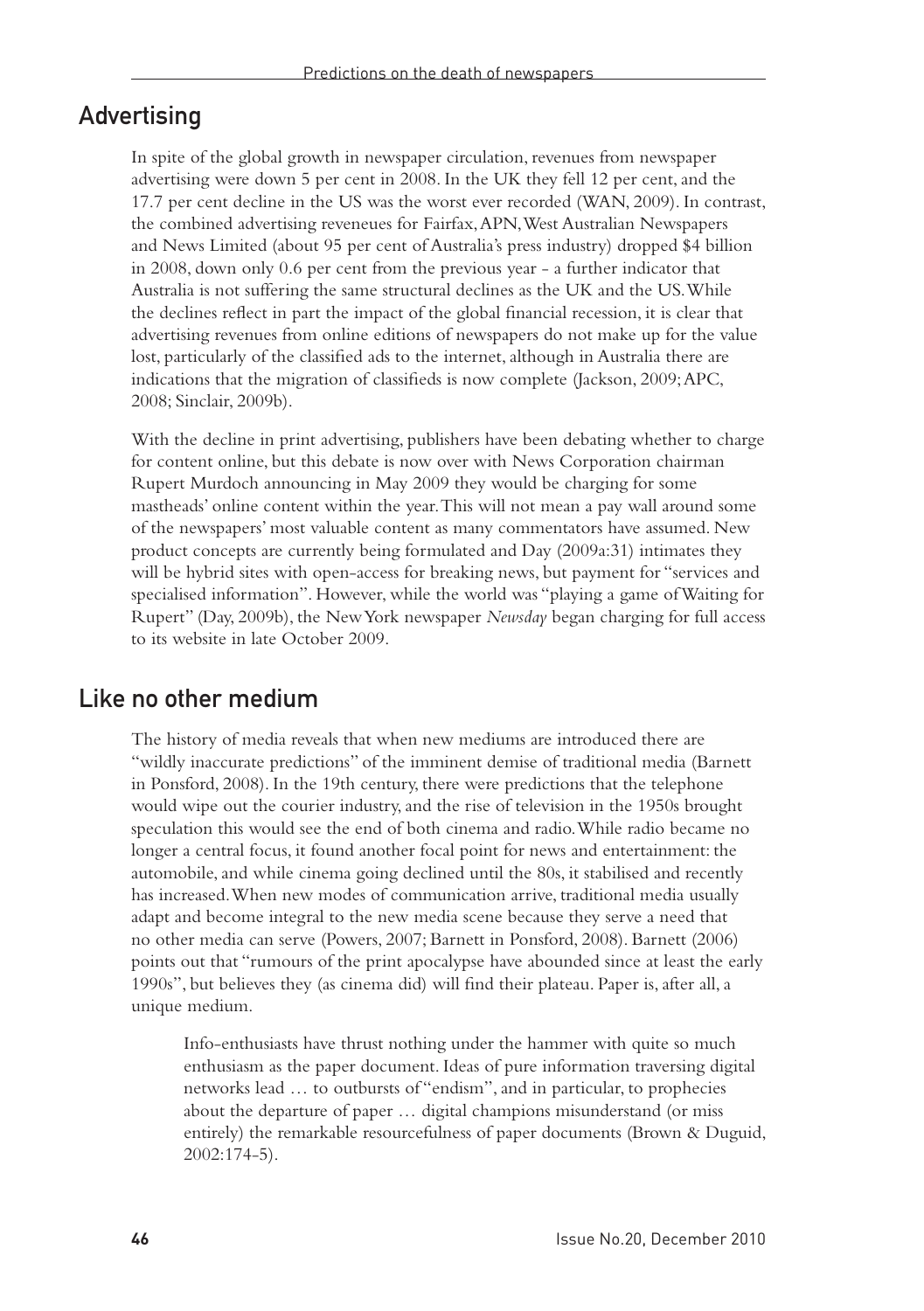Conley and Lamble (2006) argue that newspapers will continue to play a major role because their format is better suited for grouping stories, as well as providing analysis and background to stories. As well as differences in format, there are differences in technology that are worth considering. Powers (2007) suggests that because a paper is disconnected from the digital grid, this makes it easier to concentrate, it frees up the brain to think. He quotes an observation by *Providence Journal* columnist Mark Patinkin:

In a time of distractibility, a paper … keeps you focused. When we go online, we may start with a news story, but then go chaotically from e-mail to stocks to Google to shopping and then back to news. But sit with a newspaper, and you are no longer sidetracked. You're focused on just the day's events. There's no "you have mail" chime to interrupt you. It's a rare sane moment in the day (Powers, 2007:10).

To Powers (2007), a newspaper is "an island of peace in the digital chaos", and rather than "everything all the time", the newspaper's slogan could be "just this one thing".

### **Conclusion**

Regarding Meyer's prediction mentioned in this paper's introduction, it turns out that commentators (including academics) have been taking the wrong meaning from *The Vanishing Newspaper.* Meyer used trend data to plot a line of daily US newspaper readership figures from 1967-2002, and noted that if one extended that line "it shows us running out of daily readers late in the first quarter of 2043" (2005:16). Meyer said recently he had been taken too literally – as if newspaper publishers would churn out papers until there is one reader left – because "straight-line trends do not continue indefinitely. Nature throws us curves". However, Meyer believes newspapers need to narrow their focus to that area least vulnerable to substitution by other sources, for which they are "the trusted source". In this information age there is a demand for evidence-based journalism, something Meyer claims bloggers are not good at originating, and in order to keep the resources for doing quality journalism, newspapers need to "jettison the frivolous items in the content buffet" (2008:32, 35).

The proclamation that newspapers are facing death is not supported by the facts. Newspaper audience measurement is complex and a fair assessment must take into account all measures (circulation, readership and digital reach) and all newspapers (paid and free). With Australia faring better than the UK and the US, the deep pessimism pervading the academe is unwarranted. While many regional and tabloid metropolitan newspapers are suffering slight circulation declines, the "quality" newspapers are holding up, with *The Australian* even showing increases. There is also the ongoing growth of free newspapers, especially the community papers that carry over-the-backfence news and local advertising. Although the internet has provided an opportunity for newspapers to expand their reach and increase advertising revenue, this has not compensated for the loss of revenue of classified advertisements, and newspapers will need to find models to charge for online access.

In order to survive some newspapers will need to find new ways of addressing declining readership and circulation, and if this means a " flight to quality" or else a trip to the graveyard, this can only be good news. It is time to drop the time-bound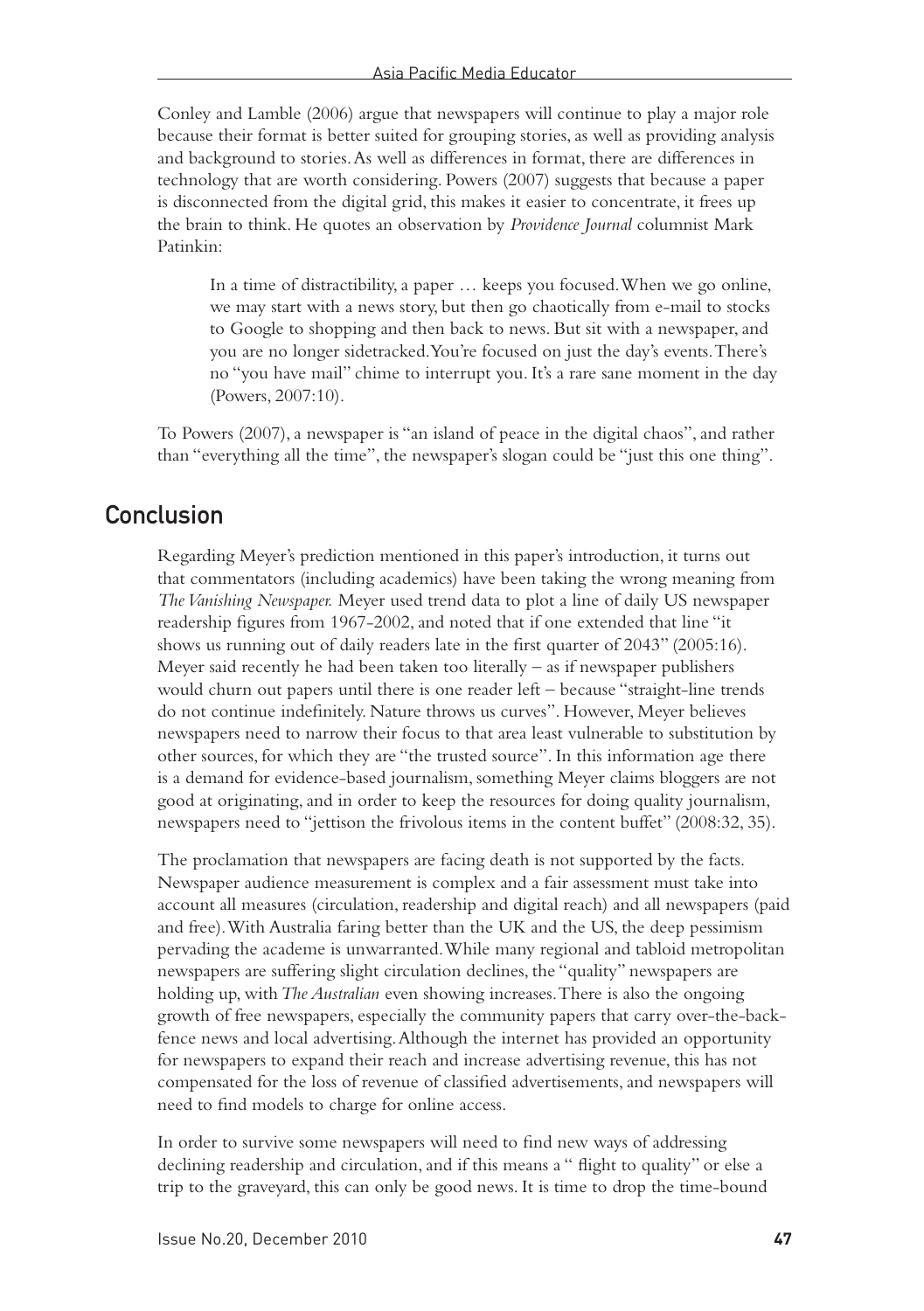label "new" to describe blogs and online news. Not only are they not "new", but also such media are now integral to mainstream media. It is also time to drop the adjective "old" for media such as the newspaper. Things that are old eventually disintegrate or die. It is unlikely that will be the fate of print newspapers. While the future may see more readers accessing news online, many Australians - and they are not all oldies - still have a profound attachment to reading news on paper. This is unlikely to vanish.

The implications for journalism educators in Australia are clear. In discussions about the future of newspapers, not only should the different *sectors* be considered, but a historical perspective is also essential to avoid being caught up in the "fashion" or "fad" of the day such as the enthusiasm for so-called "new media". This has led to a dismissive attitude towards traditional media, even though - regardless of the growth of blogs and alternative news sites - mainstream newspapers remain the dominant and most credible source of news. They alone have the resources to scrutinise the volume of information coming in daily from the Internet, the courts, the parliaments and the community, and more importantly can sustain the in-depth investigation to expose and break stories on government or corporate corruption.

The uniqueness of each medium (including newspapers) needs to be acknowledged and taught to students. Educators need to be careful not to abandon the study of newspapers because they perceive them as dying. How many journalism educators suggest students read news printed on paper, in addition to accessing it online? What about papers not accessible for free online - such as *The Australian Financial Review* (especially the Friday edition with its Review section)? In Australia, newspaper organisations are still the major employers of graduates, particularly in rural areas; hence educators need to be cognisant of the fact that print is still the best "classroom" for future journalists, regardless of whether they finish up working in that medium, or broadcast, or online or in a converged environment. And most importantly, statements such as "newspaper circulation is declining" or "newspapers are dying" are meaningless generalisations. These kinds of generalisations are lazy journalism.

### References

APC – see Australian Press Council

- Australian Press Council (2006). *State of the news print media in Australia report 2006,* accessed 12 February 2009. http://www.presscouncil.org.au/snpma/ch01.html
- Australian Press Council (2007). *State of the news print media in Australia: a supplement to the 2006 Report*, accessed 1 July 2008. http://www.presscouncil.org.au/snpma/snpma2007/ snpma2007.pdf
- Australian Press Council (2008). *State of the news print media in Australia report 2008*, accessed 8 February 2009. http://www.presscouncil.org.au/snpma/snpma2008/ch01\_snpma2008.html
- Bakker, Piet (2008). "Viability of the free newspaper business model", *InCirculation*, July/August: 13-14. http://www.newspaperinnovation.com/wp-content/uploads/incirculation\_julaug08\_bakker.pdf
- Bakker, Piet (2007). "About free dailies", *Newspaper Innovation*, 27 March, accessed 12 March 2009. http://www.newspaperinnovation.com/index.php/about-free-dailies/
- Barnett, Steven (2006). "Reasons to be cheerful", *British Journalism Review*, Vol. 17, No. 1, pp. 7-14.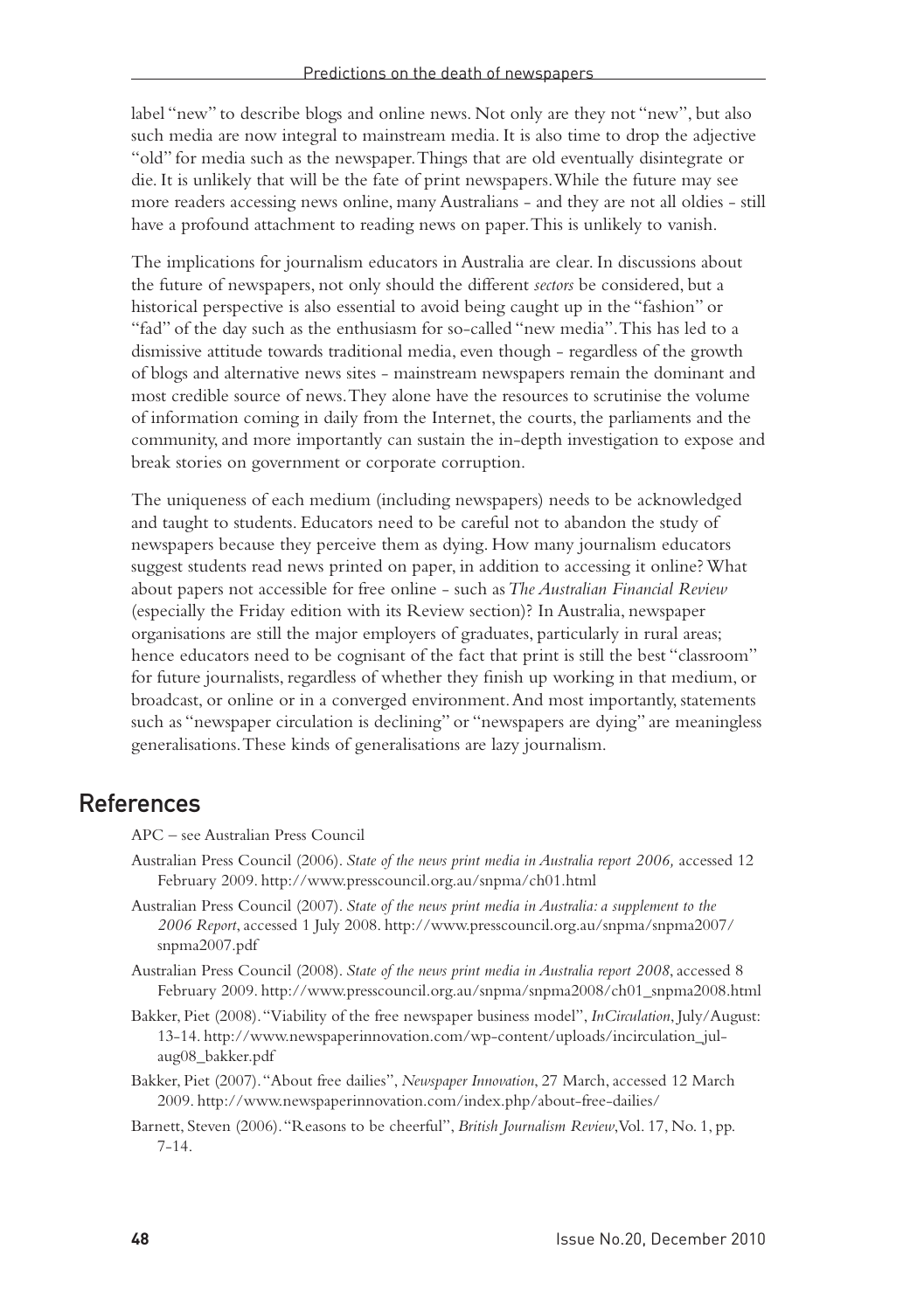- Bolton, Trish (2006). "News on the net: a critical analysis of the potential of online alternative journalism to challenge the dominance of mainstream news media", paper presented to the Australia and New Zealand Communication Association, Adelaide, 2006, accessed 8 November 2008. http://www.adelaide.edu.au/anzca2006/conf\_proceedings/bolton\_trish\_ news\_on\_the\_net.pdf
- Brown, John S. & Duguid, P (2002). *The Social Life of Information*, Harvard Business School Press, Boston, MA.
- Claussen, Dane (2007). "New directions", *Australian Journalism Review*, Vol. 29, No. 2, pp. 4-6.
- Conley, David & Lamble, Stephen (2006). *The Daily Miracle: an introduction to journalism*, 3rd edn, Oxford University Press, Melbourne.
- Curren, James (1970). "The impact of TV on the audience for national newspapers", in *Media Sociology: a reader*, ed. J. Tunstall, Constable, London, pp. 104-31.
- Day, Mark (2009a). "Online payment pessimists face content reality check", *Australian*, 19 October, p. 31.
- Day, Mark (2009b). "*Newsday* bets on internet users paying for local news", 26 October, accessed 26 October 2009. http://blogs.theaustralian.news.com.au/markday/index.php/ theaustralian/comments/newsday\_bets\_on\_internet\_users\_paying\_for\_local\_news
- Dyer, Glenn (2008). "Newspaper circulation figures slip again: read all about it", *Crikey*, 14 November, accessed 20 February 2009. http://www.crikey.com.au/Media-Arts-and-Sports/20081114-Newspaper-circulation-figures-slip-again-read-all-about-it.html
- *Economist, The* (2006). "Who killed the newspaper?", 26 August, p. 10.
- Errington, Wayne & Miragliotta, Narelle (2007). *Media and Politics: an introduction*, Oxford University Press, South Melbourne.
- Ewart, Jacqui (2007). "Changing newsroom culture by putting readers first: How Australian journalists reacted to a corporate change program", *Media International Australia*, Vol. 125, pp. 15-28.
- Fitzgerald, Mark (1999). "Readership measure grows in importance", *Editor & Publisher*, Vol. 132, Iss. 46, p. 33.
- Fitzgerald, Mark (2004). "Scandal in Canada? Fat chance, eh?", Editor & Publisher, Vol. 137, Iss. 10, pp. 55.
- Fitzgerald, Tony (2009). "Newspaper circulation drops 11 per cents: suffers first ever doubledigit decline over six months", Media Life Magazine, 26 October, accessed 27 October, 2009. http://www.medialifemagazine.com/artman2/publish/Newspapers\_24/Newspaper\_ circulation\_drops\_11\_percent.asp
- Franklin, Bob (2008). "The future of newspapers", *Journalism Studies*, Vol. 9, Iss. 5, pp. 630-641.
- Goot, Murray (1979). "Newspaper Circulation 1932–1977", in Peter Spearitt and David Walker (eds), *Australian Popular Culture*, Allen & Unwin, Sydney.
- Greenslade, Roy (2008). "WAN hits back at newsprint doomsayers", *Guardian*, 16 July, accessed 3 January 2009. http://www.guardian.co.uk/media/greenslade/2008/jul/16/ wanhitsbackatnewsprintdoo
- Griffin, Grahame (2003). "The city, the suburb, the community and the local press: a Gold Coast case study", *Media International Australia*, Vol. 105, pp. 105-118.
- Hallin, Daniel & Mancini, Paolo (2004). *Comparing Media Systems: Three Models of Media and Politics*, Cambridge University Press, New York.
- Herman, Jack (2008). Personal email communication with the author, 3 September.
- Jackson, Sally (2009). "Predictions of the early demise of newspapers appear to have been exaggerated", *The Australian*, 26 October, p. 27.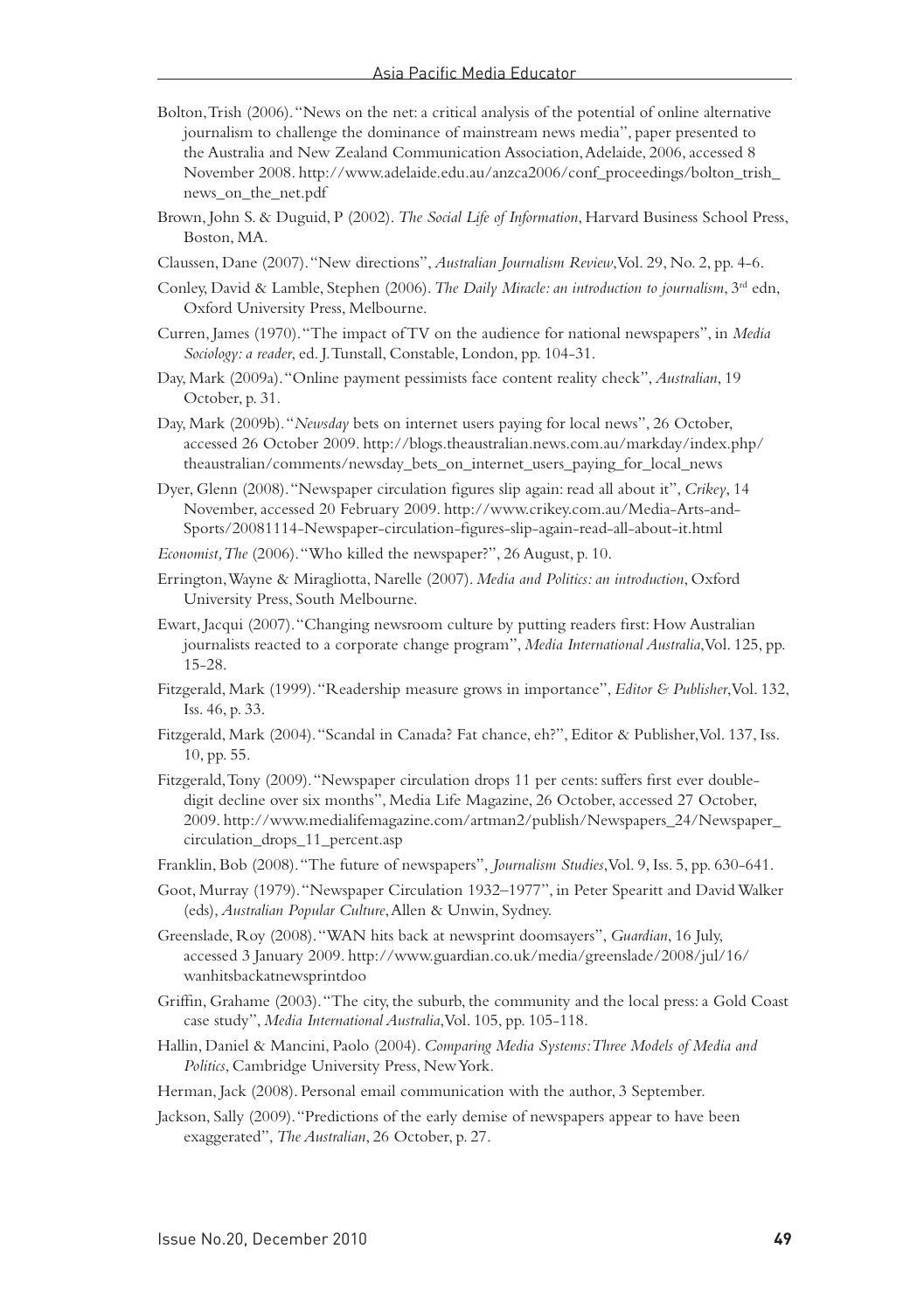- Kirk, David (2008), "The public good, public companies and the future of print media and quality journalism", Address to the Sydney Institute, 14 October, accessed 28 October 2009. http://www.theaustralian.news.com.au/files/davidkirk.pdf
- Kirkpatrick, Rod (1999). "News media chronicle, July 1998 to June 1999", *Australian Studies in Journalism*, Vol. 8, pp. 197-238.
- Kirkpatrick, Rod (2000). "Chronic circulation decline: regional dailies succumb to metropolitan virus", *Australian Studies in Journalism*, Vol 9, pp. 75-105.
- Lewis, Kieran (2004). *Pluralism, Australian newspaper diversity and the promise of the internet*, unpublished Doctoral Thesis, Queensland University, accessed 20 February 2009. http://eprints.qut.edu.au/15933/1/01front.pdf
- Meyer, Philip (2005). *The Vanishing Newspaper: saving journalism in the information age*, University of Missouri Press, MO.
- Meyer, Philip (2008). "The elite future of the newspaper", *American Journalism Review*, Vol. 30, Iss. 5, pp. 323-5.
- Nesbit, Mary (2008). 'News flash: readers have not LEFT the building', 9 July, Readership Institute, Northwestern University, Illinois, accessed 5 July 2008. http://www.readership. org/blog2/2008/07/news-flash-readers-have-not-left.html
- Newspaper National Network 2007, "New study finds significant crossover in newspaper readership and usage of newspaper websites", press release, 18 June 2007, accessed 10 August 2007. http://www.nnnlp.com/news/news\_06-18-07.shtml
- Peters, Bob (2006). "Recent developments in Australia's main media industries", *Telecommunications Journal of Australia*, Vol. 56, Iss. 2, pp. 19-25.
- Ponsford, Dominic (2008). "Lords advisor: politicians should not listen to print doomsayers", *Press Gazette*, 10 July, accessed 8 May 2009. http://www.pressgazette.co.uk/story.asp?section code=1&storycode=41621
- Powers, William (2007). "Hamlet's Blackberry: Why Paper Is Eternal", accessed 1 September 2009. http://www.hks.harvard.edu/presspol/publications/papers/discussion\_papers/d39\_ powers.pdf
- Project for Excellence in Journalism & Edmonds, Rick (2005). *The State of the News Media*, accessed 2 February 2009. http://www.stateofthenewsmedia.org/2005/narrative\_ newspapers\_audience.asp?cat=3&media=2
- Putnis, Peter (2001). "Newspapers as political instruments in media policy debate", *Agenda*, Vol. 8, No. 2, pp. 99-112.
- Shafer, Jack (2006). "Chronicle of the newspaper death foretold: the newspaper industry knew it was doomed 30 years ago", *Slate*, 30 November, accessed 20 August 2008. http://www.slate. com/id/2154678/
- Simons, Margaret (2007a). "Newspaper sales: the not so simple truth", *Crikey*, 16 August, accessed 20 November 2008. http://www.crikey.com.au/Media-Arts-and-Sports/20070816-Newspaper-sales-decline-at-an-increased-rate.html
- Simons, Margaret (2008a). "Readership v. circulation: curious newspaper Mathematics", *Crikey*, 14 March 2008, accessed 24 November 2008. http://www.crikey.com.au/Media-Arts-and-Sports/20080314-Curious-newspaper-mathematics.html.
- Simons, Margaret (2008b). "Can we trust a newspaper poll which says newspapers are great?", *Crikey*, 2 June, accessed 8 July 2008. http://www.crikey.com.au/Blogs/rewrite/Can-wetrust-a-newspaper-poll-which-says-newspapers-are-great.html
- Sinclair, Lara (2009a). "Audits to test internet figures", *Australian*, 23 March, p. 33.
- Sinclair, Lara (2009b). "Better story for Australian's newspapers", 1 April, *Australian*, accessed 20 October 2009. http://www.theaustralian.news.com.au/business/ story/0,28124,25271628-36418,00.html
- Tiffen, Rod (2009). "Australian journalism", *Journalism*, Vol. 10, No. 3, pp. 384-386.